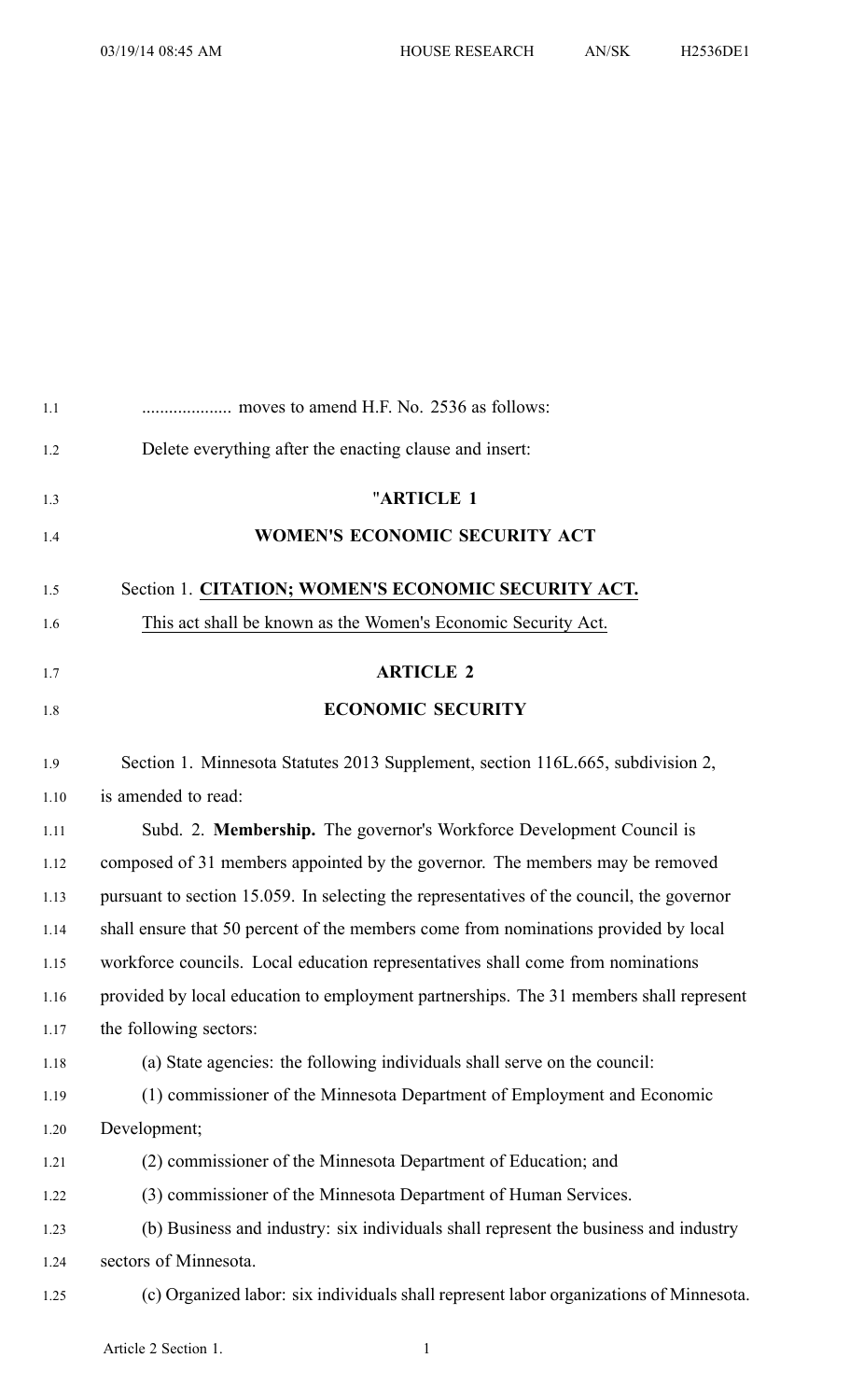| 2.1  | (d) Community-based organizations: four individuals shall represent                       |
|------|-------------------------------------------------------------------------------------------|
| 2.2  | community-based organizations of Minnesota. Community-based organizations are             |
| 2.3  | defined by the Workforce Investment Act as private nonprofit organizations that are       |
| 2.4  | representative of communities or significant segments of communities and that have        |
| 2.5  | demonstrated expertise and effectiveness in the field of workforce investment and may     |
| 2.6  | include entities that provide job training services, serve youth, serve individuals with  |
| 2.7  | disabilities, serve displaced homemakers, union-related organizations, employer-related   |
| 2.8  | nonprofit organizations, and organizations serving nonreservation Indians and tribal      |
| 2.9  | governments.                                                                              |
| 2.10 | (e) Education: six individuals shall represent the education sector of Minnesota          |
| 2.11 | as follows:                                                                               |
| 2.12 | (1) one individual shall represent local public secondary education;                      |
| 2.13 | (2) one individual shall have expertise in design and implementation of school-based      |
| 2.14 | service-learning;                                                                         |
| 2.15 | (3) one individual shall represent leadership of the University of Minnesota;             |
| 2.16 | (4) one individual shall represent secondary/postsecondary vocational institutions;       |
| 2.17 | (5) the chancellor of the Board of Trustees of the Minnesota State Colleges and           |
| 2.18 | Universities; and                                                                         |
| 2.19 | (6) one individual shall have expertise in agricultural education.                        |
| 2.20 | (f) Other: two individuals shall represent other constituencies including:                |
| 2.21 | (1) units of local government; and                                                        |
| 2.22 | (2) applicable state or local programs.                                                   |
| 2.23 | The speaker and the minority leader of the house of representatives shall each            |
| 2.24 | appoint a representative to serve as an ex officio member of the council. The majority    |
| 2.25 | and minority leaders of the senate shall each appoint a senator to serve as an ex officio |
| 2.26 | member of the council.                                                                    |
| 2.27 | The governor shall appoint one individual representing public libraries, one              |
| 2.28 | individual with expertise in assisting women in obtaining employment in nontraditional    |
| 2.29 | occupations, and one individual representing adult basic education programs to serve as a |
| 2.30 | nonvoting advisors advisors to the council.                                               |
| 2.31 | (g) Appointment: each member shall be appointed for a term of three years from the        |
| 2.32 | first day of January or July immediately following their appointment. Elected officials   |
| 2.33 | shall forfeit their appointment if they cease to serve in elected office.                 |
| 2.34 | (h) Members of the council are compensated as provided in section 15.059,                 |
| 2.35 | subdivision 3.                                                                            |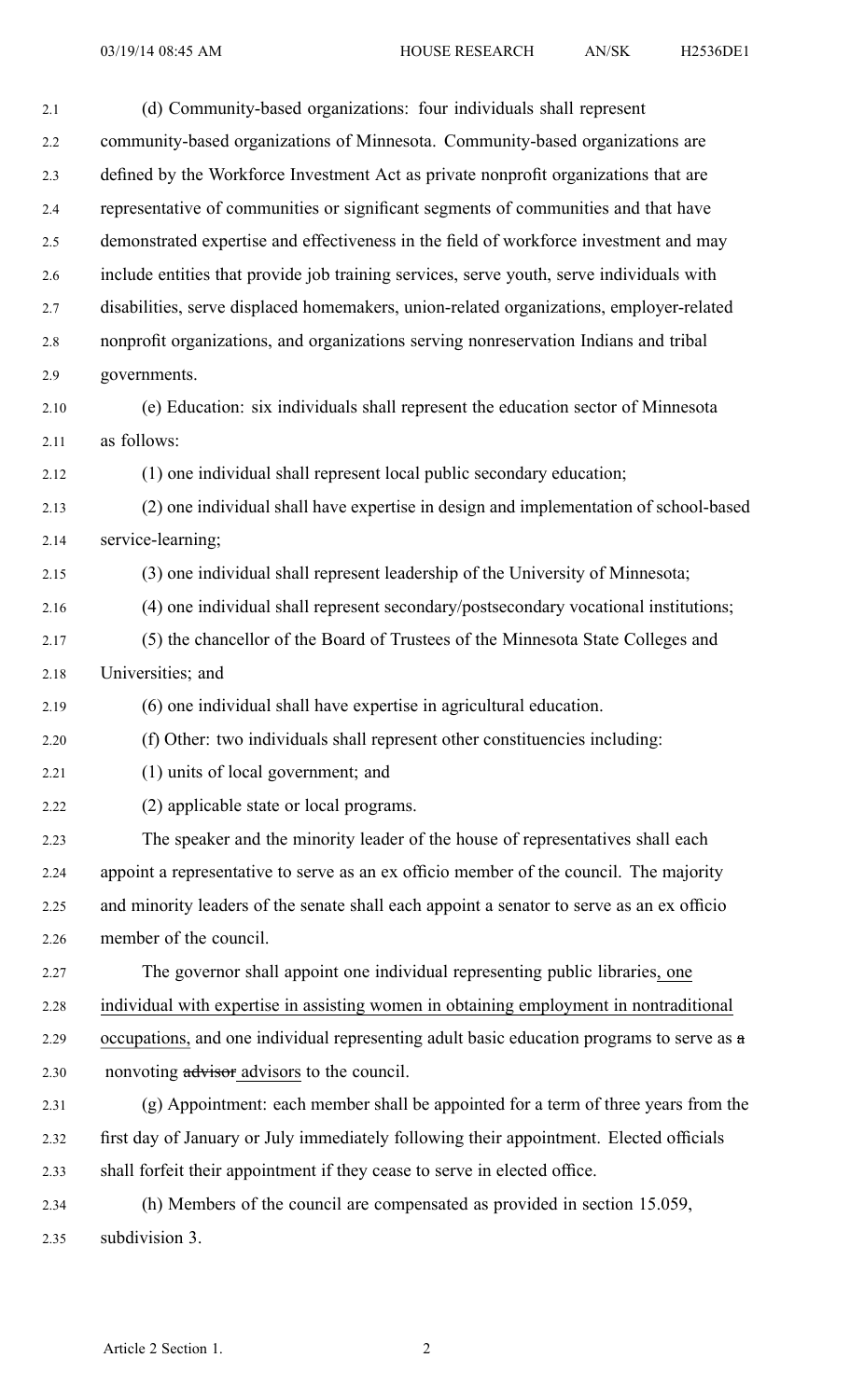| 3.1  | Sec. 2. Minnesota Statutes 2012, section 116L.98, is amended to read:                       |
|------|---------------------------------------------------------------------------------------------|
| 3.2  | <b>116L.98 WORKFORCE PROGRAM OUTCOMES.</b>                                                  |
| 3.3  | The commissioner shall develop and implement a set of standard approaches                   |
| 3.4  | for assessing the outcomes of workforce programs under this chapter. The outcomes           |
| 3.5  | assessed must include, but are not limited to, periodic comparisons of workforce program    |
| 3.6  | participants and nonparticipants. By January 1 of each year, the commissioner shall         |
| 3.7  | report to the legislature on progress and outcomes of workforce programs, including the     |
| 3.8  | requirements under section 116L.99. The report regarding outcomes of activities under       |
| 3.9  | section 116L.99 must include data on:                                                       |
| 3.10 | (1) the gender, race, and age of participants, including cross tabulations;                 |
| 3.11 | (2) occupations;                                                                            |
| 3.12 | $(3)$ geography;                                                                            |
| 3.13 | (4) advancement salaries; and                                                               |
| 3.14 | (5) the gender pay gap within occupations.                                                  |
| 3.15 | The commissioner shall also monitor the activities and outcomes of programs and             |
| 3.16 | services funded by legislative appropriations and administered by the department on a       |
| 3.17 | pass-through basis and develop a consistent and equitable method of assessing recipients    |
| 3.18 | for the costs of its monitoring activities.                                                 |
|      |                                                                                             |
| 3.19 | Sec. 3. [116L.99] WOMEN AND NONTRADITIONAL JOBS GRANT                                       |
| 3.20 | PROGRAM.                                                                                    |
| 3.21 | Subdivision 1. <b>Definitions.</b> (a) For the purpose of this section, the following terms |
| 3.22 | have the meanings given.                                                                    |
| 3.23 | (b) "Commissioner" means the commissioner of employment and economic                        |
| 3.24 | development.                                                                                |
| 3.25 | (c) "Eligible organization" includes, but is not limited to:                                |
| 3.26 | (1) community-based organizations experienced in serving women;                             |
| 3.27 | $(2)$ employers;                                                                            |
| 3.28 | (3) business and trade associations;                                                        |
| 3.29 | (4) labor unions and employee organizations;                                                |
| 3.30 | (5) registered apprenticeship programs;                                                     |
| 3.31 | (6) secondary and postsecondary education institutions located in Minnesota; and            |
| 3.32 | (7) workforce and economic development agencies.                                            |
| 3.33 | (d) "Nontraditional occupations" means those occupations in which women make                |
| 3.34 | up less than 25 percent of the workforce as defined under United States Code, title 20,     |
| 3.35 | section 2302.                                                                               |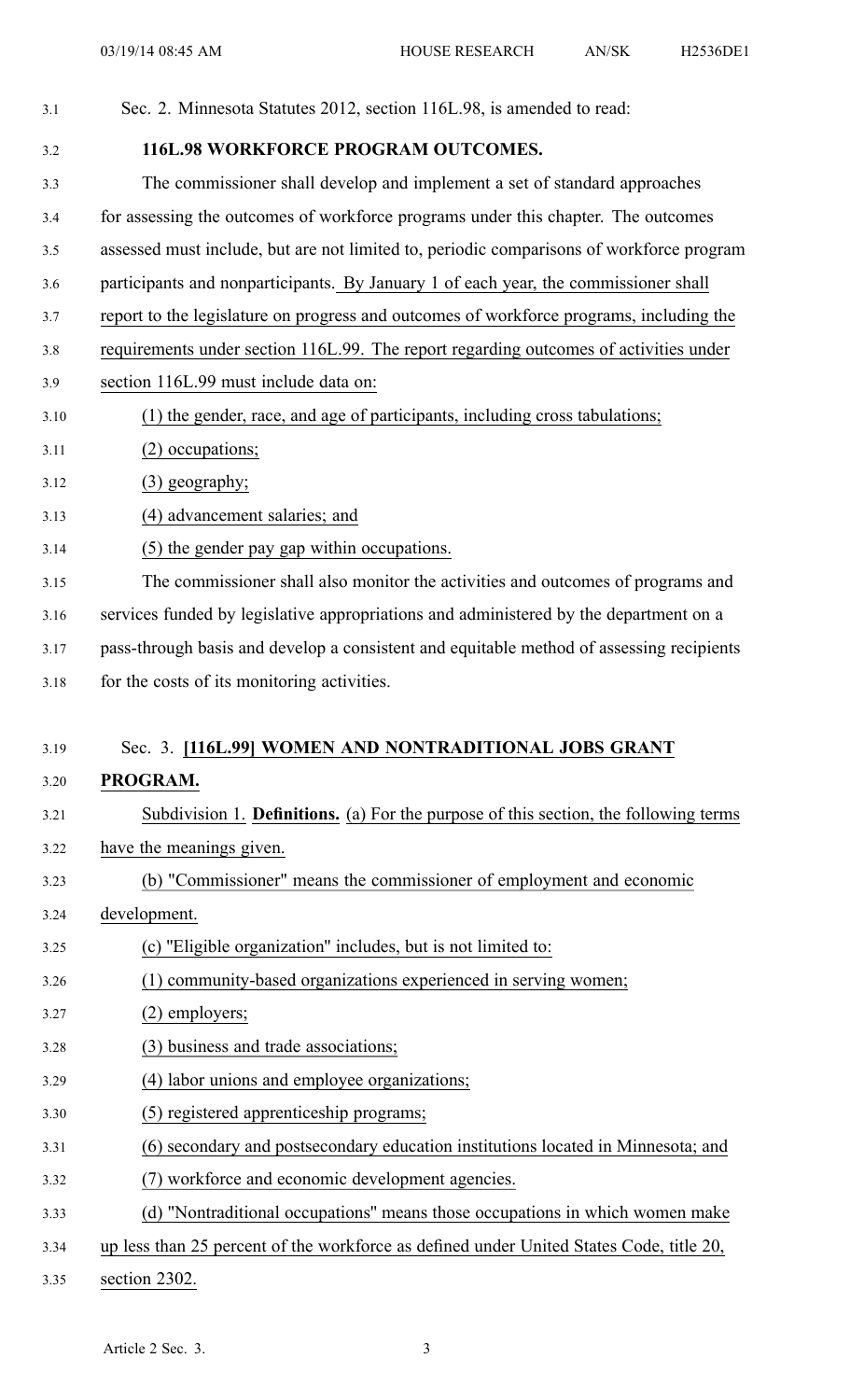| 4.1  | (e) "Registered apprenticeship program" means a program registered under United               |
|------|-----------------------------------------------------------------------------------------------|
| 4.2  | States Code, title 29, section 50.                                                            |
| 4.3  | Subd. 2. Grant program. The commissioner shall establish the women and                        |
| 4.4  | nontraditional jobs grant program to increase the number of women in high-wage,               |
| 4.5  | nontraditional occupations. The commissioner shall make grants to eligible organizations      |
| 4.6  | for programs that encourage and assist women to enter high-wage, high-demand,                 |
| 4.7  | nontraditional occupations including but not limited to those in the skilled trades, science, |
| 4.8  | technology, engineering, and math (STEM) occupations.                                         |
| 4.9  | Subd. 3. Use of funds. (a) Grant funds awarded under this section may be used for:            |
| 4.10 | (1) recruitment, preparation, placement, and retention of women, including                    |
| 4.11 | low-income women and women over 50 years old, in registered apprenticeships,                  |
| 4.12 | postsecondary education programs, on-the-job training, and permanent employment in            |
| 4.13 | high-wage, high-demand, nontraditional occupations;                                           |
| 4.14 | (2) secondary or postsecondary education or other training to prepare women to                |
| 4.15 | succeed in nontraditional occupations. Activities under this clause may be conducted by       |
| 4.16 | the grantee or in collaboration with another institution, including but not limited to a      |
| 4.17 | public or private secondary or postsecondary school;                                          |
| 4.18 | (3) innovative, hands-on, best practices that stimulate interest in nontraditional            |
| 4.19 | occupations among girls, increase awareness among girls about opportunities in                |
| 4.20 | nontraditional occupations, or increase access to secondary programming leading to jobs       |
| 4.21 | in nontraditional occupations. Best practices include but are not limited to mentoring,       |
| 4.22 | internships, or apprenticeships for girls in nontraditional occupations;                      |
| 4.23 | (4) training and other staff development for job seeker counselors and Minnesota              |
| 4.24 | family investment program (MFIP) caseworkers on opportunities in nontraditional               |
| 4.25 | occupations;                                                                                  |
| 4.26 | (5) incentives for employers and sponsors of registered apprenticeship programs to            |
| 4.27 | retain women in nontraditional occupations for more than one year;                            |
| 4.28 | (6) training and technical assistance for employers to create a safe and healthy              |
| 4.29 | workplace environment designed to retain and advance women, including best practices          |
| 4.30 | for addressing sexual harassment, and to overcome gender inequity among employers             |
| 4.31 | and registered apprenticeship programs;                                                       |
| 4.32 | (7) public education and outreach activities to overcome stereotypes about women              |
| 4.33 | in nontraditional occupations, including the development of educational and marketing         |
| 4.34 | materials; and                                                                                |
| 4.35 | (8) support for women in nontraditional occupations including but not limited to              |
| 4.36 | assistance with workplace issues resolution and access to advocacy assistance and services.   |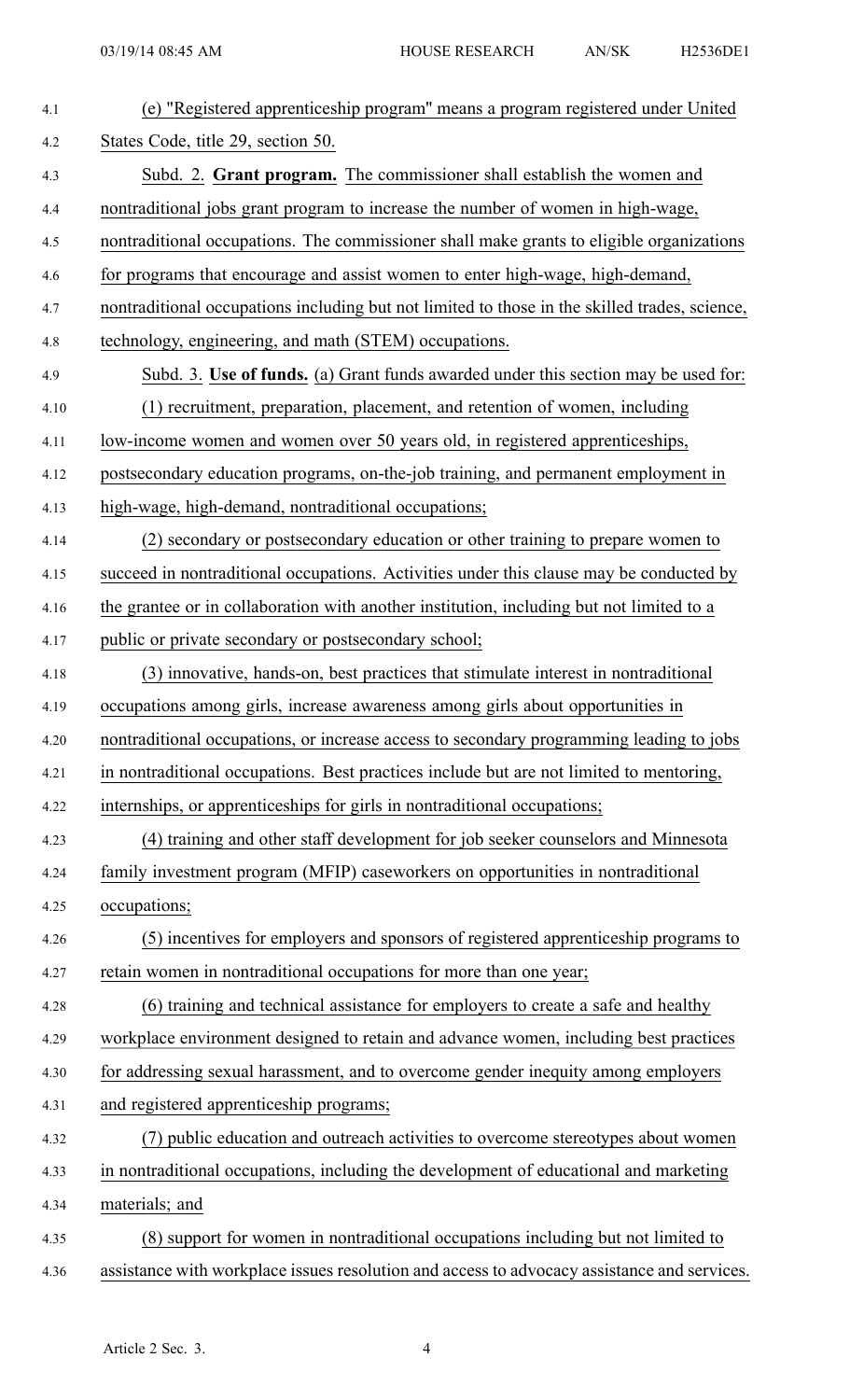| 5.1  | (b) Grant applications must include detailed information about how the applicant               |
|------|------------------------------------------------------------------------------------------------|
| 5.2  | plans to:                                                                                      |
| 5.3  | (1) increase women's participation in high-wage, high-demand occupations in which              |
| 5.4  | women are currently underrepresented in the workforce;                                         |
| 5.5  | (2) comply with the requirements under subdivision 3; and                                      |
| 5.6  | (3) use grant funds in conjunction with funding from other public or private sources.          |
| 5.7  | (c) In awarding grants under this subdivision, the commissioner shall give priority            |
| 5.8  | to eligible organizations:                                                                     |
| 5.9  | (1) with demonstrated success in recruiting and preparing women, especially                    |
| 5.10 | low-income women and women over 50 years old, for nontraditional occupations; and              |
| 5.11 | (2) that leverage additional public and private resources.                                     |
| 5.12 | (d) At least 50 percent of total grant funds must be awarded to programs providing             |
| 5.13 | services and activities targeted to women with family incomes of less than 200 percent         |
| 5.14 | of the federal poverty guidelines.                                                             |
| 5.15 | (e) The commissioner of employment and economic development in conjunction                     |
| 5.16 | with the commissioner of labor and industry shall monitor the use of funds under this          |
| 5.17 | section, collect and compile information on the activities of other state agencies and public  |
| 5.18 | or private entities that have purposes similar to those under this section, and identify other |
| 5.19 | public and private funding available for these purposes.                                       |
|      |                                                                                                |
| 5.20 | Sec. 4. Minnesota Statutes 2012, section 268.095, subdivision 1, is amended to read:           |
| 5.21 | Subdivision 1. Quit. An applicant who quit employment is ineligible for all                    |
| 5.22 | unemployment benefits according to subdivision 10 except when:                                 |
| 5.23 | (1) the applicant quit the employment because of a good reason caused by the                   |
| 5.24 | employer as defined in subdivision 3;                                                          |
| 5.25 | (2) the applicant quit the employment to accept other covered employment that                  |
| 5.26 | provided substantially better terms and conditions of employment, but the applicant did        |
| 5.27 | not work long enough at the second employment to have sufficient subsequent earnings to        |
| 5.28 | satisfy the period of ineligibility that would otherwise be imposed under subdivision 10       |
| 5.29 | for quitting the first employment;                                                             |
| 5.30 | (3) the applicant quit the employment within 30 calendar days of beginning the                 |
| 5.31 | employment because the employment was unsuitable for the applicant;                            |
| 5.32 | (4) the employment was unsuitable for the applicant and the applicant quit to enter            |
| 5.33 | reemployment assistance training;                                                              |
| 5.34 | (5) the employment was part time and the applicant also had full-time employment               |
| 5.35 | in the base period, from which full-time employment the applicant separated because of         |
|      |                                                                                                |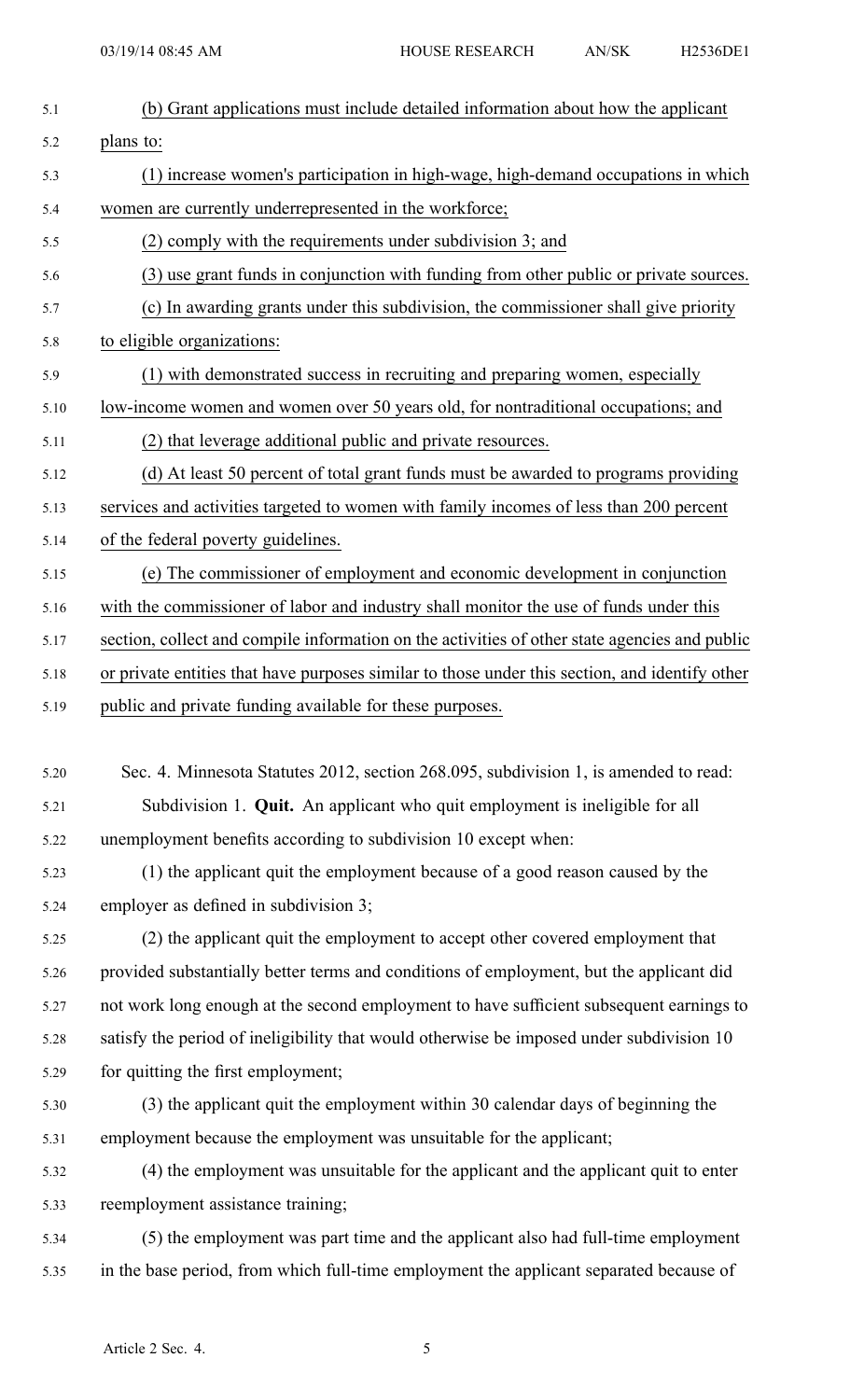6.1 reasons for which the applicant was held not to be ineligible, and the wage credits from 6.2 the full-time employment are sufficient to meet the minimum requirements to establish <sup>a</sup> 6.3 benefit account under section 268.07;

6.4 (6) the applicant quit because the employer notified the applicant that the applicant 6.5 was going to be laid off because of lack of work within 30 calendar days. An applicant 6.6 who quit employment within 30 calendar days of <sup>a</sup> notified date of layoff because of lack 6.7 of work is ineligible for unemployment benefits through the end of the week that includes 6.8 the scheduled date of layoff;

6.9 (7) the applicant quit the employment (i) because the applicant's serious illness or 6.10 injury made it medically necessary that the applicant quit; or (ii) in order to provide 6.11 necessary care because of the illness, injury, or disability of an immediate family member 6.12 of the applicant. This exception only applies if the applicant informs the employer of 6.13 the medical problem and requests accommodation and no reasonable accommodation 6.14 is made available.

6.15 If the applicant's serious illness is chemical dependency, this exception does not 6.16 apply if the applicant was previously diagnosed as chemically dependent or had treatment 6.17 for chemical dependency, and since that diagnosis or treatment has failed to make 6.18 consistent efforts to control the chemical dependency.

6.19 This exception raises an issue of the applicant's being available for suitable 6.20 employment under section 268.085, subdivision 1, that the commissioner must determine;

6.21 (8) the applicant's loss of child care for the applicant's minor child caused the 6.22 applicant to quit the employment, provided the applicant made reasonable effort to obtain 6.23 other child care and requested time off or other accommodation from the employer and no 6.24 reasonable accommodation is available.

6.25 This exception raises an issue of the applicant's being available for suitable 6.26 employment under section 268.085, subdivision 1, that the commissioner must determine;

6.27 (9) the applicant quit because domestic abuse, sexual assault, or stalking of the 6.28 applicant or an immediate family member of the applicant, necessitated the applicant's 6.29 quitting the employment. Domestic abuse must be shown by one or more of the following: 6.30 (i) <sup>a</sup> district court order for protection or other documentation of equitable relief

6.31 issued by <sup>a</sup> court;

6.32 (ii) <sup>a</sup> police record documenting the domestic abuse;

6.33 (iii) documentation that the perpetrator of the domestic abuse has been convicted 6.34 of the offense of domestic abuse;

6.35 (iv) medical documentation of domestic abuse; or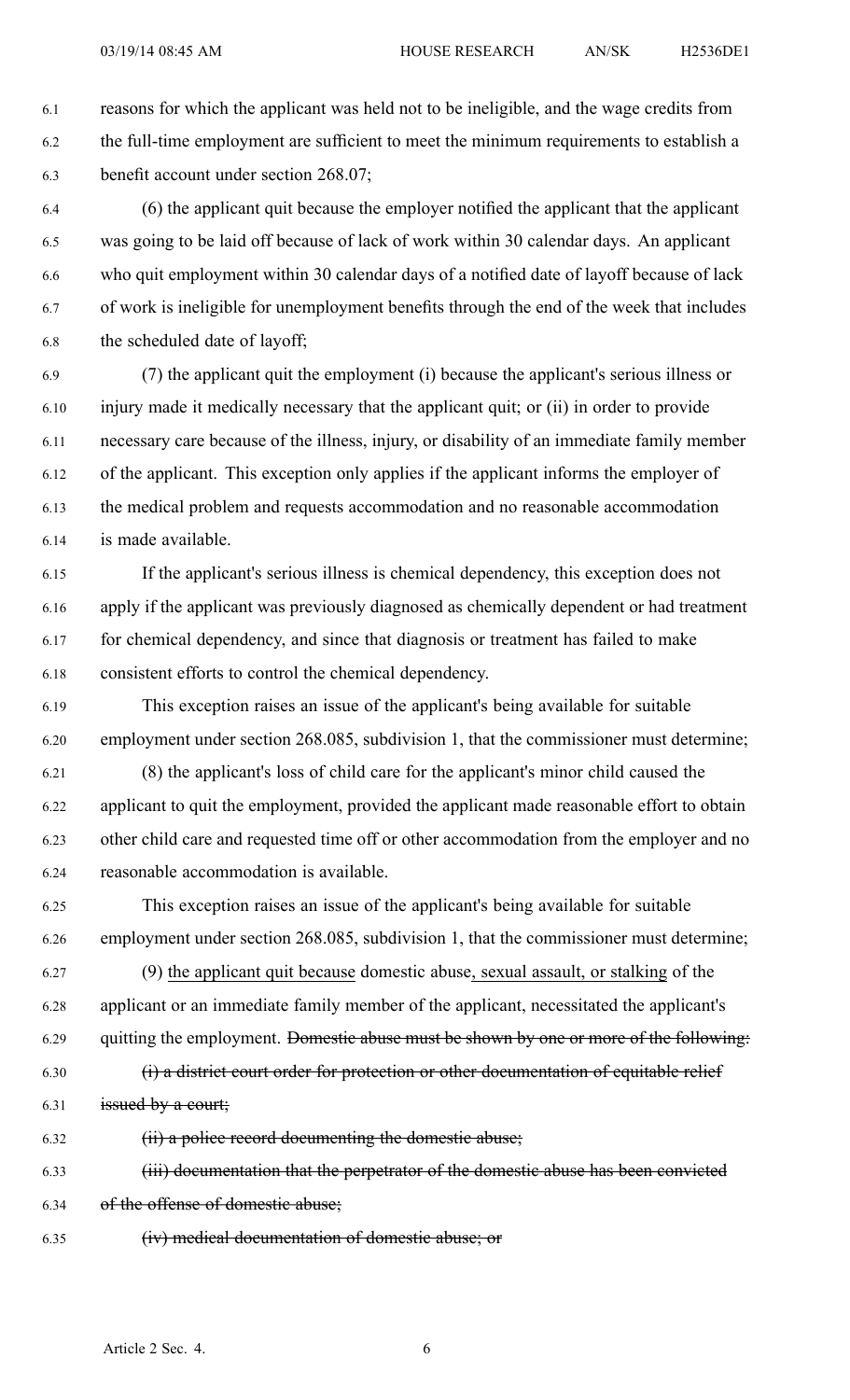| (v) written statement that the applicant or an immediate family member of the                    |
|--------------------------------------------------------------------------------------------------|
| applicant is a victim of domestic abuse, provided by a social worker, member of the              |
| elergy, shelter worker, attorney at law, or other professional who has assisted the applicant    |
| in dealing with the domestic abuse.                                                              |
| Domestic abuse for purposes of this clause is defined under section 518B.01; or                  |
| For purposes of this section:                                                                    |
| (i) "domestic abuse" has the meaning given in section $518B.01$ ;                                |
| (ii) "sexual assault" means an act that would constitute a violation of sections                 |
| 609.342 to 609.3453 or 609.352; and                                                              |
| (iii) "stalking" means an act that would constitute a violation of section 609.749; or           |
| (10) the applicant quit in order to relocate to accompany a spouse whose job location            |
| changed making it impractical for the applicant to commute.                                      |
| <b>EFFECTIVE DATE.</b> This section is effective October 5, 2014, and applies to all             |
| determinations and appeal decisions issued on or after that date.                                |
| Sec. 5. Minnesota Statutes 2012, section 268.095, subdivision 6, is amended to read:             |
| Subd. 6. Employment misconduct defined. (a) Employment misconduct means any                      |
| intentional, negligent, or indifferent conduct, on the job or off the job that displays clearly: |
| (1) a serious violation of the standards of behavior the employer has the right to               |
| reasonably expect of the employee; or                                                            |
| (2) a substantial lack of concern for the employment.                                            |
| (b) Regardless of paragraph (a), the following is not employment misconduct:                     |
| (1) conduct that was a consequence of the applicant's mental illness or impairment;              |
| (2) conduct that was a consequence of the applicant's inefficiency or inadvertence;              |
| (3) simple unsatisfactory conduct;                                                               |
| (4) conduct an average reasonable employee would have engaged in under the                       |
| circumstances;                                                                                   |
| (5) conduct that was a consequence of the applicant's inability or incapacity;                   |
| (6) good faith errors in judgment if judgment was required;                                      |
| (7) absence because of illness or injury of the applicant, with proper notice to the             |
| employer;                                                                                        |
| (8) absence, with proper notice to the employer, in order to provide necessary care              |
| because of the illness, injury, or disability of an immediate family member of the applicant;    |
| (9) conduct that was a consequence of the applicant's chemical dependency, unless                |
| the applicant was previously diagnosed chemically dependent or had treatment for                 |
|                                                                                                  |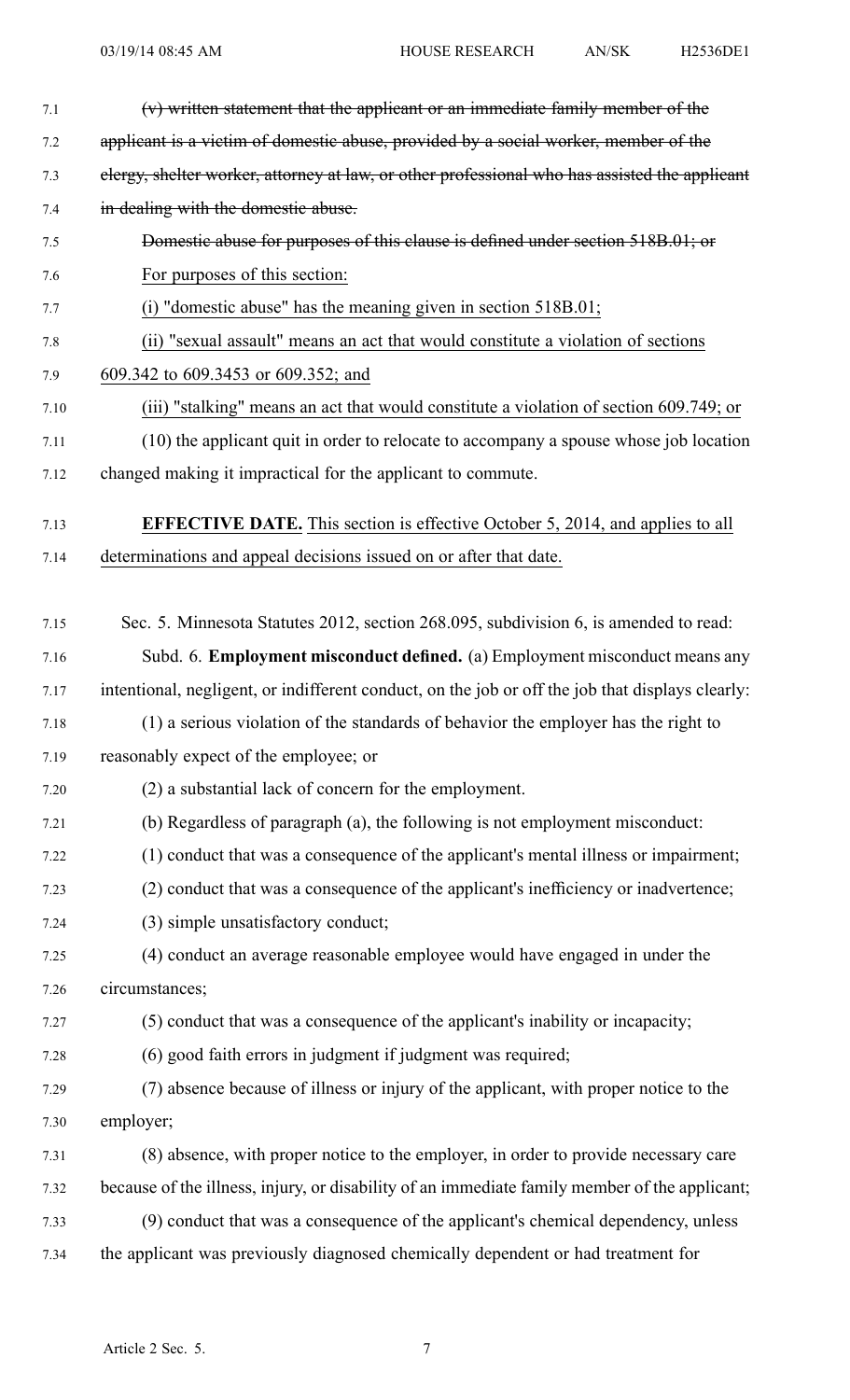- 8.1 chemical dependency, and since that diagnosis or treatment has failed to make consistent 8.2 efforts to control the chemical dependency; or 8.3 (10) conduct that was <sup>a</sup> consequence of the applicant, or an immediate family 8.4 member of the applicant, being a victim of domestic abuse as defined under section 8.5 518B.01, sexual assault, or stalking. Domestic abuse must be shown as provided for in 8.6 subdivision 1, clause (9). 8.7 (c) Regardless of paragraph (b), clause (9), conduct in violation of sections 169A.20, 8.8 169A.31, or 169A.50 to 169A.53 that interferes with or adversely affects the employment 8.9 is employment misconduct. 8.10 (d) If the conduct for which the applicant was discharged involved only <sup>a</sup> single 8.11 incident, that is an important fact that must be considered in deciding whether the conduct 8.12 rises to the level of employment misconduct under paragraph (a). This paragraph does 8.13 not require that <sup>a</sup> determination under section 268.101 or decision under section 268.105 8.14 contain <sup>a</sup> specific acknowledgment or explanation that this paragraph was considered. 8.15 (e) The definition of employment misconduct provided by this subdivision is 8.16 exclusive and no other definition applies. 8.17 **EFFECTIVE DATE.** This section is effective October 5, 2014, and applies to all 8.18 determinations and appeal decisions issued on or after that date. 8.19 Sec. 6. **APPROPRIATION.** 8.20 \$500,000 is appropriated from the general fund in fiscal year 2015 to the 8.21 commissioner of employment and economic development to develop and implement 8.22 the women and nontraditional jobs gran<sup>t</sup> program under Minnesota Statutes, section 8.23 116L.99. Funds available under this section must not supplant other funds available for 8.24 the same purposes. 8.25 Sec. 7. **WOMEN ENTREPRENEURS BUSINESS DEVELOPMENT** 8.26 **COMPETITIVE GRANT PROGRAM.** 8.27 Subdivision 1. **Appropriation.** \$500,000 is appropriated from the general fund 8.28 in fiscal year 2014 to the commissioner of employment and economic development 8.29 to establish <sup>a</sup> women entrepreneurs business development competitive gran<sup>t</sup> program 8.30 to facilitate the creation and expansion of high-growth, high-revenue businesses by
- 8.31 entrepreneurs who are women. This is <sup>a</sup> onetime appropriation and is available until 8.32 expended.
	- Article 2 Sec. 7. 8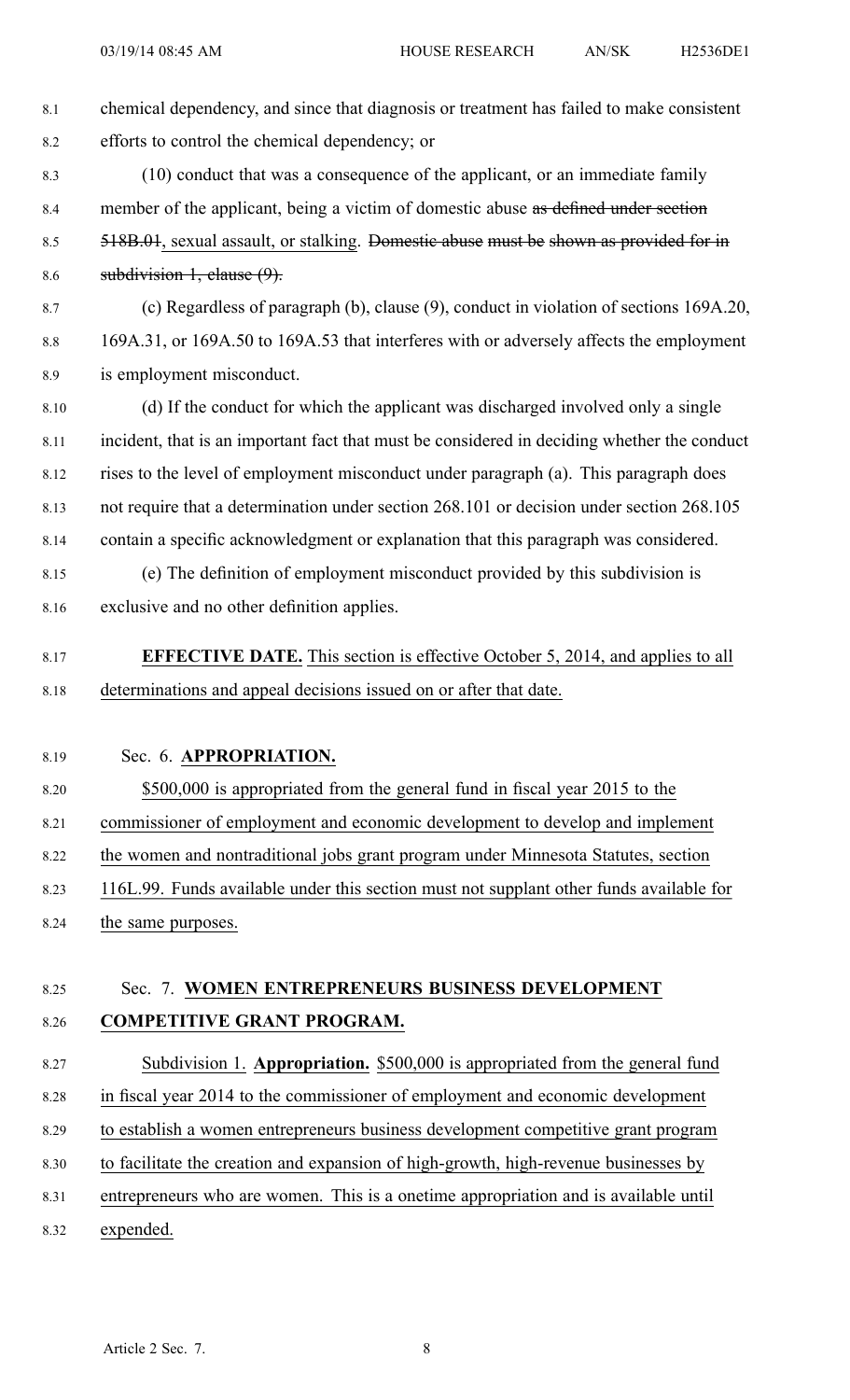| 9.1  | Subd. 2. Definitions. For the purposes of this section, the following terms have              |
|------|-----------------------------------------------------------------------------------------------|
| 9.2  | the meanings given.                                                                           |
| 9.3  | (a) "Women-owned business" means a business entity owned or controlled by                     |
| 9.4  | women that is organized for profit including, but not limited to, an individual, partnership, |
| 9.5  | corporation, joint venture, association, or cooperative. "Owned or controlled by women"       |
| 9.6  | means:                                                                                        |
| 9.7  | (1) that the business is at least 51 percent owned by one or more women or, in the            |
| 9.8  | case of any publicly traded business, at least 51 percent of the stock of which is owned by   |
| 9.9  | one or more women; and                                                                        |
| 9.10 | (2) the business has management and daily business operations that are controlled             |
| 9.11 | by one or more women.                                                                         |
| 9.12 | (b) "High economic impact firm" means a business that is projected to generate at             |
| 9.13 | least \$500,000 in annual revenue and create at least ten high-quality jobs.                  |
| 9.14 | (c) "Qualified business" means a women-owned business in the field of construction;           |
| 9.15 | transportation; warehousing; agriculture; mining; finance; insurance; professional,           |
| 9.16 | technical, or scientific services; technology; or other high economic impact industries.      |
| 9.17 | (d) "High-quality job" means a job that pays an annual income equal to at least 150           |
| 9.18 | percent of the federal poverty guideline adjusted for a family size of four.                  |
| 9.19 | Subd. 3. Use of funds. Funds available under this section may be used for:                    |
| 9.20 | (1) entrepreneurial training, mentoring, and technical assistance for the startup or          |
| 9.21 | expansion of businesses owned by women;                                                       |
| 9.22 | (2) development of networks of potential investors; and                                       |
| 9.23 | (3) development of a recruitment program for midcareer women with an interest                 |
| 9.24 | in starting a qualified business.                                                             |
|      |                                                                                               |
| 9.25 | Sec. 8. WOMEN AND NONTRADITIONAL JOBS APPRENTICESHIPS;                                        |
| 9.26 | APPROPRIATION.                                                                                |
| 9.27 | \$250,000 is appropriated from the general fund in fiscal year 2015 to the                    |
| 9.28 | commissioner of labor and industry for the labor education advancement program under          |
| 9.29 | Minnesota Statutes, section 178.11, to educate, promote, assist, and support women to         |
| 9.30 | enter apprenticeship programs in nontraditional occupations. Funds available under this       |
| 9.31 | section must not supplant other funds available for the same purposes.                        |
| 9.32 | <b>ARTICLE 3</b>                                                                              |
| 9.33 | <b>LABOR STANDARDS AND WAGES</b>                                                              |
| 9.34 | Section 1. Minnesota Statutes 2012, section 181.940, subdivision 2, is amended to read:       |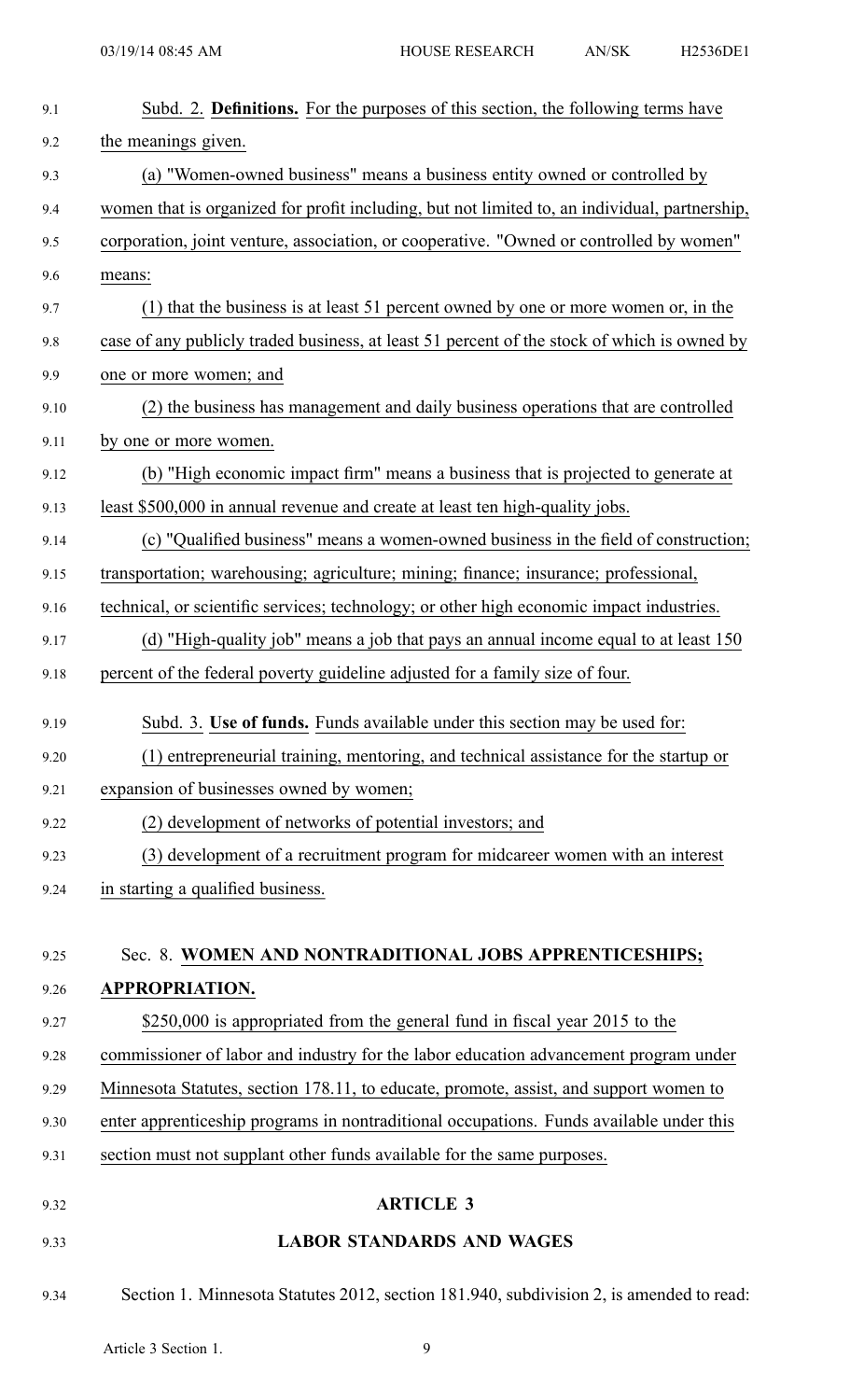- 10.1 Subd. 2. **Employee.** "Employee" means <sup>a</sup> person who performs services for hire for 10.2 an employer from whom <sup>a</sup> leave is requested under sections 181.940 to 181.944 for: 10.3 (1) at least 12 consecutive months immediately preceding the request; and 10.4 (2) for an average number of hours per week equal to one-half the full-time 10.5 equivalent position in the employee's job classification as defined by the employer's 10.6 personnel policies or practices or pursuan<sup>t</sup> to the provisions of <sup>a</sup> collective bargaining 10.7 agreement, during those 12 months the 12-month period immediately preceding the leave. 10.8 Employee includes all individuals employed at any site owned or operated by the 10.9 employer but does not include an independent contractor. 10.10 Sec. 2. Minnesota Statutes 2012, section 181.941, is amended to read: 10.11 **181.941 PREGNANCY AND PARENTING LEAVE.** 10.12 Subdivision 1. **Six Twelve-week leave; pregnancy, birth, or adoption.** (a) An 10.13 employer must grant an unpaid leave of absence to an employee who is a natural or 10.14 adoptive parent in conjunction with the birth or adoption of a child. The length of the 10.15 leave shall be determined by the employee, but may not exceed six weeks, unless agreed 10.16 to by the employer.: 10.17 (1) <sup>a</sup> natural or adoptive paren<sup>t</sup> in conjunction with the birth or adoption of <sup>a</sup> child; or 10.18 (2) <sup>a</sup> female employee for prenatal care, or incapacity due to pregnancy, childbirth, 10.19 or related health conditions. 10.20 (b) The length of the leave shall be determined by the employee, but must not exceed 10.21 12 weeks, unless agreed to by the employer. 10.22 Subd. 2. **Start of leave.** The leave shall begin at <sup>a</sup> time requested by the employee. 10.23 The employer may adopt reasonable policies governing the timing of requests for unpaid 10.24 leave. and may require an employee who plans to take <sup>a</sup> leave under this section to give 10.25 the employer reasonable notice of the date the leave shall commence and the estimated 10.26 duration of the leave. For leave taken under subdivision 1, paragraph (a), clause (1), the 10.27 leave may must begin not more than six weeks after within 12 months of the birth or 10.28 adoption; excep<sup>t</sup> that, in the case where the child must remain in the hospital longer than 10.29 the mother, the leave may not must begin more than six weeks within 12 months after the 10.30 child leaves the hospital.
- 10.31 Subd. 3. **No employer retribution.** An employer shall not retaliate against an 10.32 employee for requesting or obtaining <sup>a</sup> leave of absence as provided by this section.
- 10.33 Subd. 4. **Continued insurance.** The employer must continue to make coverage 10.34 available to the employee while on leave of absence under any group insurance policy, 10.35 group subscriber contract, or health care plan for the employee and any dependents.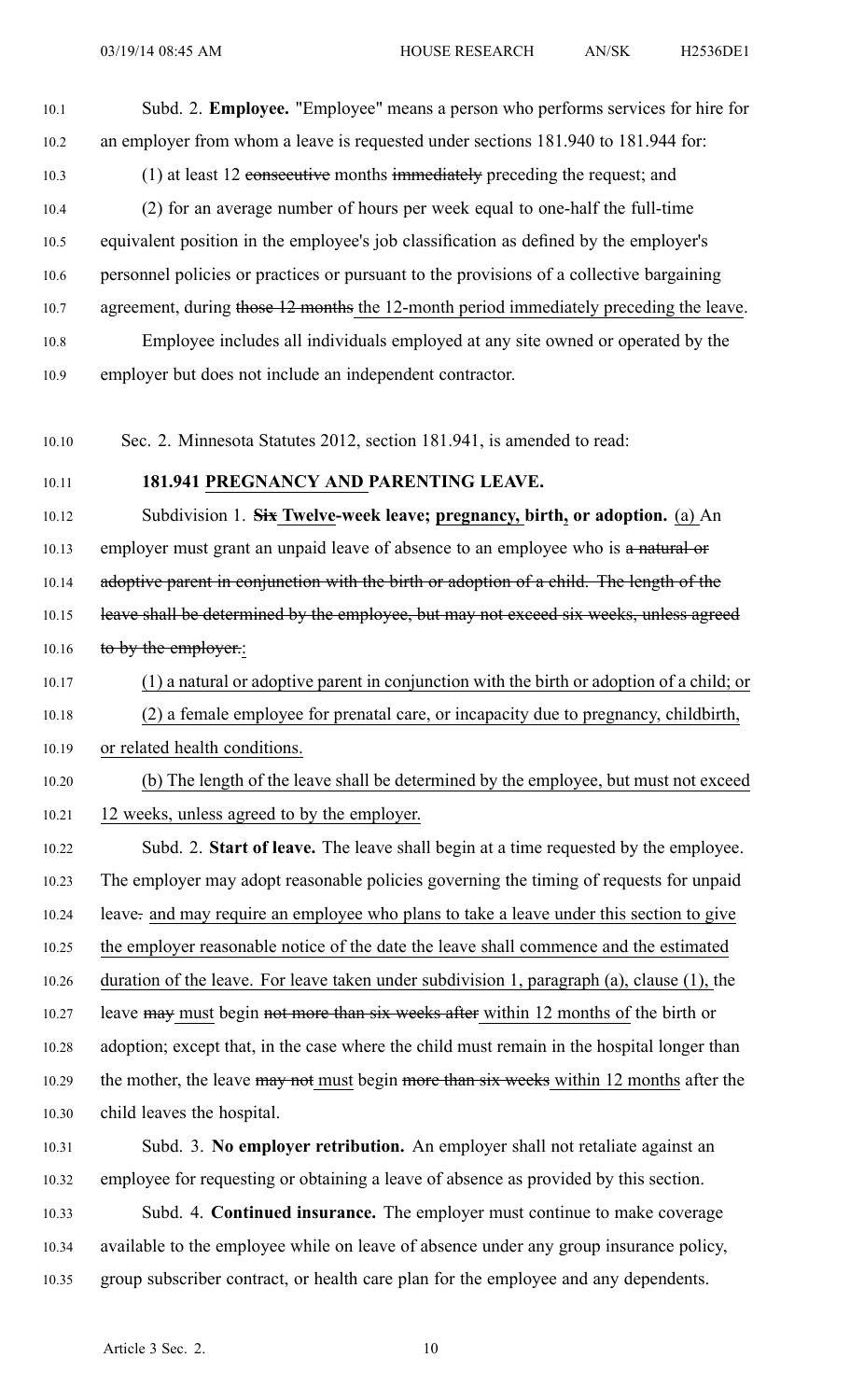- 11.1 Nothing in this section requires the employer to pay the costs of the insurance or health
- 11.2 care while the employee is on leave of absence.
- 11.3 Sec. 3. **[181.9414] PREGNANCY ACCOMMODATIONS.** 11.4 Subdivision 1. **Accommodation.** An employer must provide reasonable 11.5 accommodation for an employee for conditions related to pregnancy, childbirth, or related 11.6 health conditions, if she so requests. The employer may provide the accommodation 11.7 requested by the employee or an equally effective alternative. "Reasonable 11.8 accommodation" includes, but is not limited to: seating, frequent restroom breaks, and 11.9 limits to heavy lifting. 11.10 Subd. 2. **Transfer.** An employer must temporarily transfer <sup>a</sup> pregnan<sup>t</sup> female 11.11 employee to <sup>a</sup> less strenuous or hazardous position for the duration of her pregnancy if she 11.12 so requests where that transfer can be reasonably accommodated. An employee requesting 11.13 <sup>a</sup> temporary transfer shall be required to provide to the employer <sup>a</sup> certification of medical 11.14 necessity from her doctor. However, no employer shall be required by this subdivision to 11.15 create additional employment that the employer would not otherwise have created, nor 11.16 shall the employer be required to discharge any employee, transfer any employee with 11.17 more seniority, or promote any employee who is not qualified to perform the job. 11.18 Subd. 3. **Interaction with other laws.** Nothing in this section shall be construed to 11.19 affect any other provision of law relating to sex discrimination or pregnancy, or in any 11.20 way to diminish the coverage of pregnancy, childbirth, or health conditions related to 11.21 pregnancy or childbirth under any other provisions of any other law. 11.22 Subd. 4. **No employer retribution.** An employer shall not retaliate against an 11.23 employee for requesting or obtaining accommodation under this section. 11.24 **EFFECTIVE DATE.** This section is effective the day following final enactment. 11.25 Sec. 4. Minnesota Statutes 2012, section 181.943, is amended to read: 11.26 **181.943 RELATIONSHIP TO OTHER LEAVE.** 11.27 (a) The length of parental leave provided under section 181.941 may be reduced 11.28 by any period of paid parental or disability leave, but not accrued sick leave, provided 11.29 by the employer, so that the total leave does not exceed six weeks, unless agreed to by 11.30 the employer.: 11.31 (1) paid parental, disability, personal, medical, or sick leave, or accrued vacation 11.32 provided by the employer so that the total leave does not exceed 12 weeks, unless agreed 11.33 to by the employer; or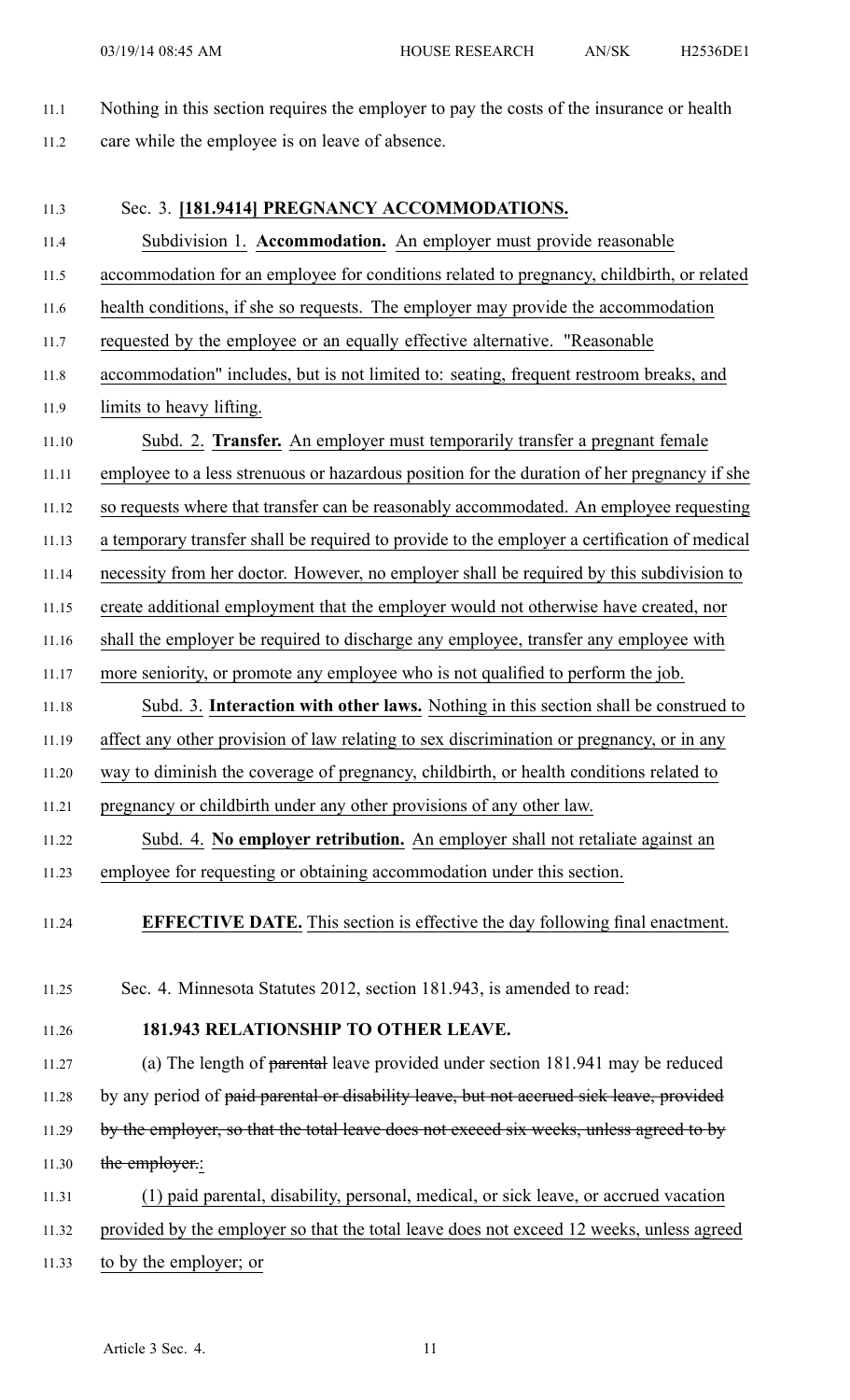| 12.1  | (2) leave taken for the same purpose by the employee under United States Code,                 |
|-------|------------------------------------------------------------------------------------------------|
| 12.2  | title 29, chapter 28.                                                                          |
| 12.3  | (b) Nothing in sections 181.940 to 181.943 prevents any employer from providing                |
| 12.4  | leave benefits in addition to those provided in sections 181.940 to 181.944 or otherwise       |
| 12.5  | affects an employee's rights with respect to any other employment benefit.                     |
|       | <b>ARTICLE 4</b>                                                                               |
| 12.6  |                                                                                                |
| 12.7  | <b>EMPLOYMENT PROTECTIONS</b>                                                                  |
| 12.8  | Section 1. Minnesota Statutes 2012, section 181.939, is amended to read:                       |
| 12.9  | 181.939 NURSING MOTHERS.                                                                       |
| 12.10 | (a) An employer must provide reasonable unpaid break time each day to an                       |
| 12.11 | employee who needs to express breast milk for her infant child. The break time must,           |
| 12.12 | if possible, run concurrently with any break time already provided to the employee. An         |
| 12.13 | employer is not required to provide break time under this section if to do so would unduly     |
| 12.14 | disrupt the operations of the employer.                                                        |
| 12.15 | (b) The employer must make reasonable efforts to provide a room or other location,             |
| 12.16 | in close proximity to the work area, other than a toilet stall, that is shielded from view and |
| 12.17 | free from intrusion and that includes access to an electrical outlet, where the employee       |
| 12.18 | can express her milk in privacy. The employer would be held harmless if reasonable             |
| 12.19 | effort has been made.                                                                          |
| 12.20 | (c) For the purposes of this section, "employer" means a person or entity that                 |
| 12.21 | employs one or more employees and includes the state and its political subdivisions.           |
| 12.22 | (d) A violation of this section is an unfair employment practice as provided for under         |
| 12.23 | section 363A.08, subdivision 8.                                                                |
|       |                                                                                                |
| 12.24 | Sec. 2. Minnesota Statutes 2012, section 363A.03, is amended by adding a subdivision           |
| 12.25 | to read:                                                                                       |
| 12.26 | Subd. 18a. Family caregiver. "Family caregiver" means a person who cares for                   |
| 12.27 | another person:                                                                                |
| 12.28 | (1) who is related by blood, marriage, or legal custody; or                                    |
| 12.29 | (2) with whom the person lives in a familial relationship.                                     |
| 12.30 | <b>EFFECTIVE DATE.</b> This section is effective the day following final enactment.            |
| 12.31 | Sec. 3. Minnesota Statutes 2012, section 363A.08, subdivision 1, is amended to read:           |
| 12.32 | Subdivision 1. Labor organization. Except when based on a bona fide occupational               |

12.33 qualification, it is an unfair employment practice for <sup>a</sup> labor organization, because of race,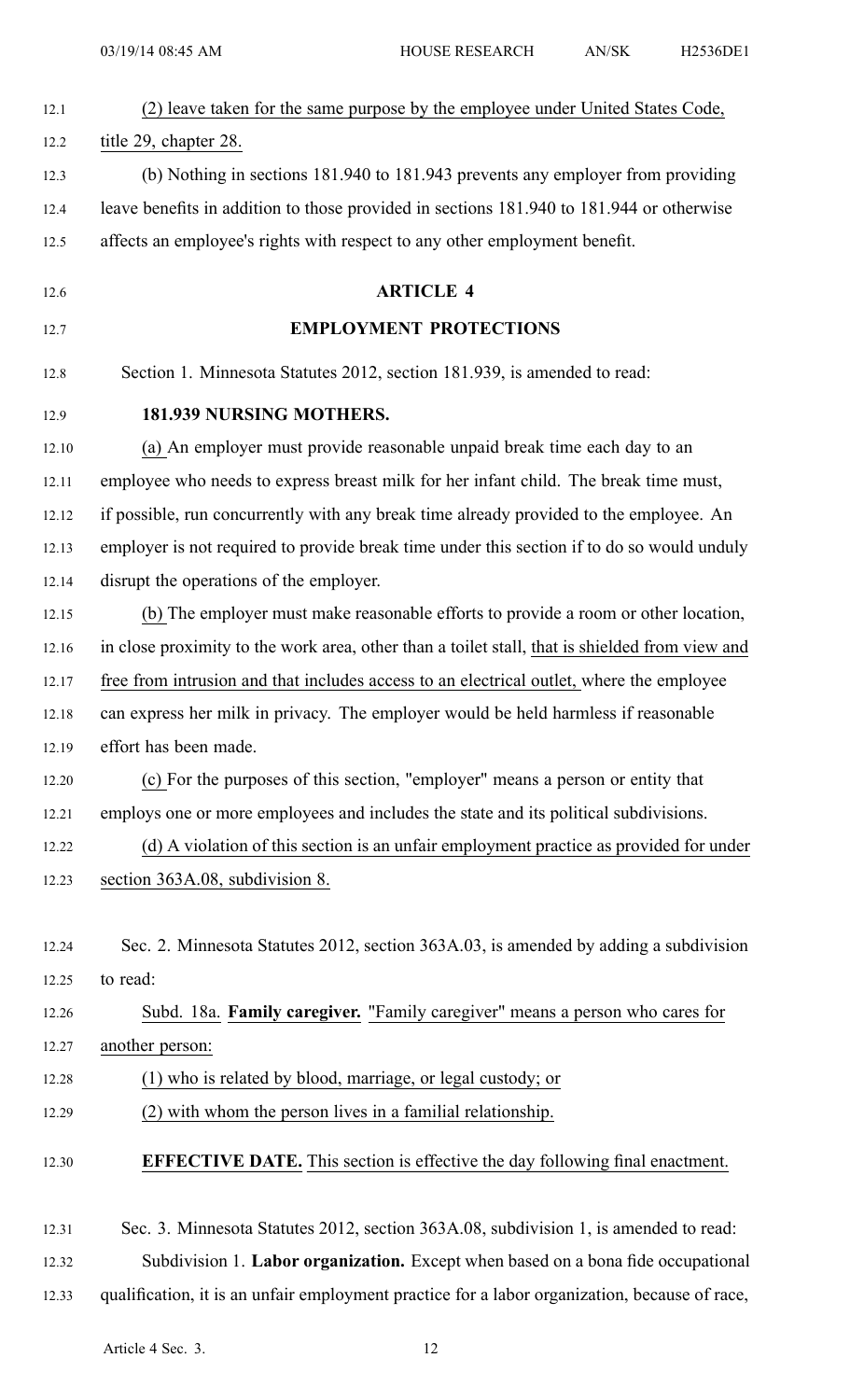- 13.1 color, creed, religion, national origin, sex, marital status, status with regard to public
- 13.2 assistance, familial status, status as <sup>a</sup> family caregiver, disability, sexual orientation, or age:
- 13.3 (1) to deny full and equal membership rights to <sup>a</sup> person seeking membership or 13.4 to a member;

13.5 (2) to expel <sup>a</sup> member from membership;

13.6 (3) to discriminate against <sup>a</sup> person seeking membership or <sup>a</sup> member with respec<sup>t</sup>

13.7 to hiring, apprenticeship, tenure, compensation, terms, upgrading, conditions, facilities,

13.8 or privileges of employment; or

13.9 (4) to fail to classify properly, or refer for employment or otherwise to discriminate 13.10 against <sup>a</sup> person or member.

13.11 **EFFECTIVE DATE.** This section is effective the day following final enactment.

13.12 Sec. 4. Minnesota Statutes 2012, section 363A.08, subdivision 2, is amended to read:

13.13 Subd. 2. **Employer.** Except when based on <sup>a</sup> bona fide occupational qualification, it

13.14 is an unfair employment practice for an employer, because of race, color, creed, religion,

13.15 national origin, sex, marital status, status with regard to public assistance, familial status,

13.16 status as <sup>a</sup> family caregiver, membership or activity in <sup>a</sup> local commission, disability,

13.17 sexual orientation, or age to:

13.18 (1) refuse to hire or to maintain <sup>a</sup> system of employment which unreasonably

13.19 excludes <sup>a</sup> person seeking employment; or

13.20 (2) discharge an employee; or

13.21 (3) discriminate against <sup>a</sup> person with respec<sup>t</sup> to hiring, tenure, compensation, terms, 13.22 upgrading, conditions, facilities, or privileges of employment.

## 13.23 **EFFECTIVE DATE.** This section is effective the day following final enactment.

13.24 Sec. 5. Minnesota Statutes 2012, section 363A.08, subdivision 3, is amended to read: 13.25 Subd. 3. **Employment agency.** Except when based on <sup>a</sup> bona fide occupational 13.26 qualification, it is an unfair employment practice for an employment agency, because of 13.27 race, color, creed, religion, national origin, sex, marital status, status with regard to public 13.28 assistance, familial status, status as <sup>a</sup> family caregiver, disability, sexual orientation, or 13.29 age to:

13.30 (1) refuse or fail to accept, register, classify properly, or refer for employment or 13.31 otherwise to discriminate against <sup>a</sup> person; or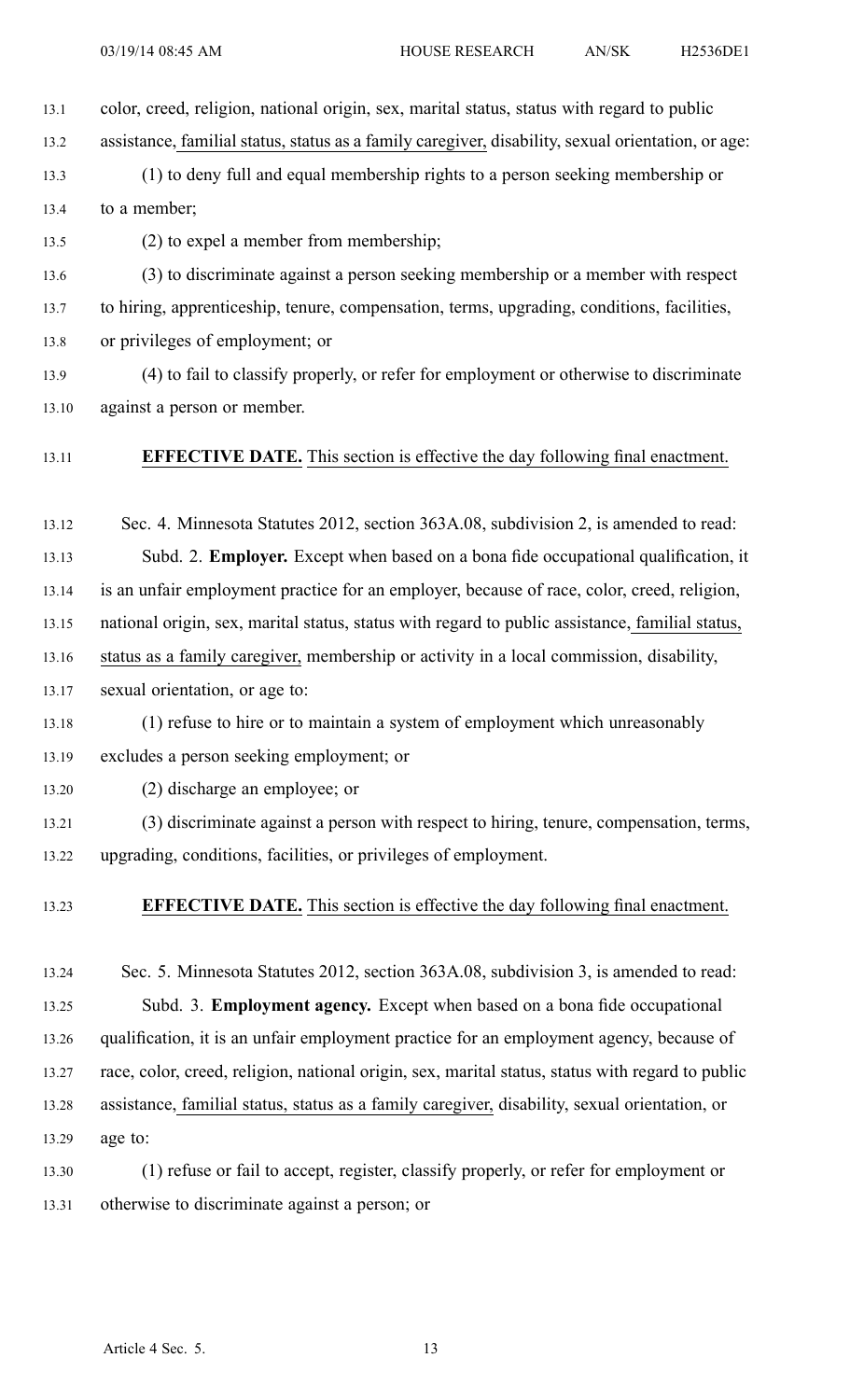14.1 (2) comply with <sup>a</sup> reques<sup>t</sup> from an employer for referral of applicants for

14.2 employment if the reques<sup>t</sup> indicates directly or indirectly that the employer fails to comply 14.3 with the provisions of this chapter.

14.4 **EFFECTIVE DATE.** This section is effective the day following final enactment.

14.5 Sec. 6. Minnesota Statutes 2012, section 363A.08, subdivision 4, is amended to read: 14.6 Subd. 4. **Employer, employment agency, or labor organization.** (a) Except when 14.7 based on <sup>a</sup> bona fide occupational qualification, it is an unfair employment practice for an 14.8 employer, employment agency, or labor organization, before <sup>a</sup> person is employed by an 14.9 employer or admitted to membership in <sup>a</sup> labor organization, to:

14.10 (1) require or reques<sup>t</sup> the person to furnish information that pertains to race, color, 14.11 creed, religion, national origin, sex, marital status, status with regard to public assistance, 14.12 familial status, status as <sup>a</sup> family caregiver, disability, sexual orientation, or age; or, subject 14.13 to section 363A.20, to require or reques<sup>t</sup> <sup>a</sup> person to undergo physical examination; unless 14.14 for the sole and exclusive purpose of national security, information pertaining to national 14.15 origin is required by the United States, this state or <sup>a</sup> political subdivision or agency of 14.16 the United States or this state, or for the sole and exclusive purpose of compliance with 14.17 the Public Contracts Act or any rule, regulation, or laws of the United States or of this 14.18 state requiring the information or examination. A law enforcement agency may, after 14.19 notifying an applicant for <sup>a</sup> peace officer or part-time peace officer position that the law 14.20 enforcement agency is commencing the background investigation on the applicant, reques<sup>t</sup> 14.21 the applicant's date of birth, gender, and race on <sup>a</sup> separate form for the sole and exclusive 14.22 purpose of conducting <sup>a</sup> criminal history check, <sup>a</sup> driver's license check, and fingerprint 14.23 criminal history inquiry. The form shall include <sup>a</sup> statement indicating why the data is 14.24 being collected and what its limited use will be. No document which has date of birth, 14.25 gender, or race information will be included in the information given to or available to 14.26 any person who is involved in selecting the person or persons employed other than the 14.27 background investigator. No person may act both as background investigator and be 14.28 involved in the selection of an employee excep<sup>t</sup> that the background investigator's repor<sup>t</sup> 14.29 about background may be used in that selection as long as no direct or indirect references 14.30 are made to the applicant's race, age, or gender; or

14.31 (2) seek and obtain for purposes of making <sup>a</sup> job decision, information from any 14.32 source that pertains to the person's race, color, creed, religion, national origin, sex, 14.33 marital status, status with regard to public assistance, familial status, status as <sup>a</sup> family 14.34 caregiver, disability, sexual orientation, or age, unless for the sole and exclusive purpose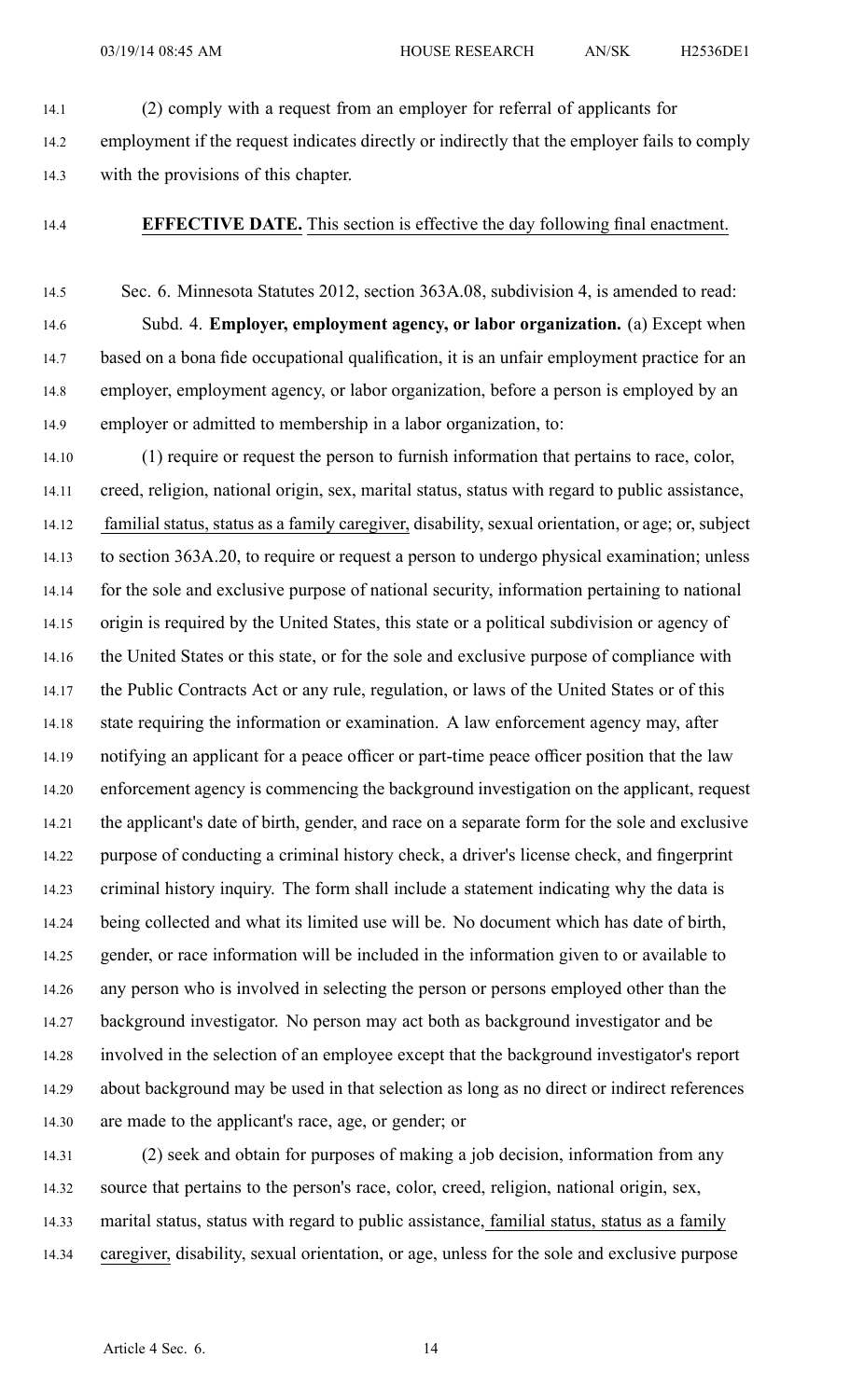| 15.1  | of compliance with the Public Contracts Act or any rule, regulation, or laws of the United  |
|-------|---------------------------------------------------------------------------------------------|
| 15.2  | States or of this state requiring the information; or                                       |
| 15.3  | (3) cause to be printed or published a notice or advertisement that relates to              |
| 15.4  | employment or membership and discloses a preference, limitation, specification, or          |
| 15.5  | discrimination based on race, color, creed, religion, national origin, sex, marital status, |
| 15.6  | status with regard to public assistance, familial status, status as a family caregiver,     |
| 15.7  | disability, sexual orientation, or age.                                                     |
| 15.8  | (b) Any individual who is required to provide information that is prohibited by this        |
| 15.9  | subdivision is an aggrieved party under sections 363A.06, subdivision 4, and 363A.28,       |
| 15.10 | subdivisions 1 to 9.                                                                        |
| 15.11 | <b>EFFECTIVE DATE.</b> This section is effective the day following final enactment.         |
| 15.12 | Sec. 7. Minnesota Statutes 2012, section 363A.08, is amended by adding a subdivision        |
| 15.13 | to read:                                                                                    |
| 15.14 | Subd. 8. Nursing mothers. Except when based on a bona fide occupational                     |
| 15.15 | qualification, any violation of section 181.939 by an employer is an unfair employment      |
| 15.16 | practice.                                                                                   |
|       |                                                                                             |
| 15.17 | Sec. 8. Minnesota Statutes 2012, section 363A.08, is amended by adding a subdivision        |
| 15.18 | to read:                                                                                    |
| 15.19 | Subd. 9 Wage disclosure protection. (a) An employer shall not:                              |
| 15.20 | (1) require nondisclosure by an employee of his or her wages as a condition of              |
| 15.21 | employment;                                                                                 |
| 15.22 | (2) require an employee to sign a waiver or other document which purports to deny           |
| 15.23 | an employee the right to disclose the employee's wages; or                                  |
| 15.24 | (3) take any adverse employment action against an employee for disclosing the               |
| 15.25 | employee's own wages or discussing another employee's wages which have been disclosed       |
| 15.26 | voluntarily.                                                                                |
| 15.27 | (b) Nothing in this section shall be construed to:                                          |
| 15.28 | (1) create an obligation on any employer or employee to disclose wages;                     |
| 15.29 | (2) permit an employee without the written consent of the employer, to disclose             |
| 15.30 | proprietary information, trade secret information, or information that is otherwise subject |
| 15.31 | to a legal privilege or protected by law;                                                   |
| 15.32 | (3) diminish any existing rights under the National Labor Relations Act under               |
| 15.33 | United Stated Code, title 29; or                                                            |